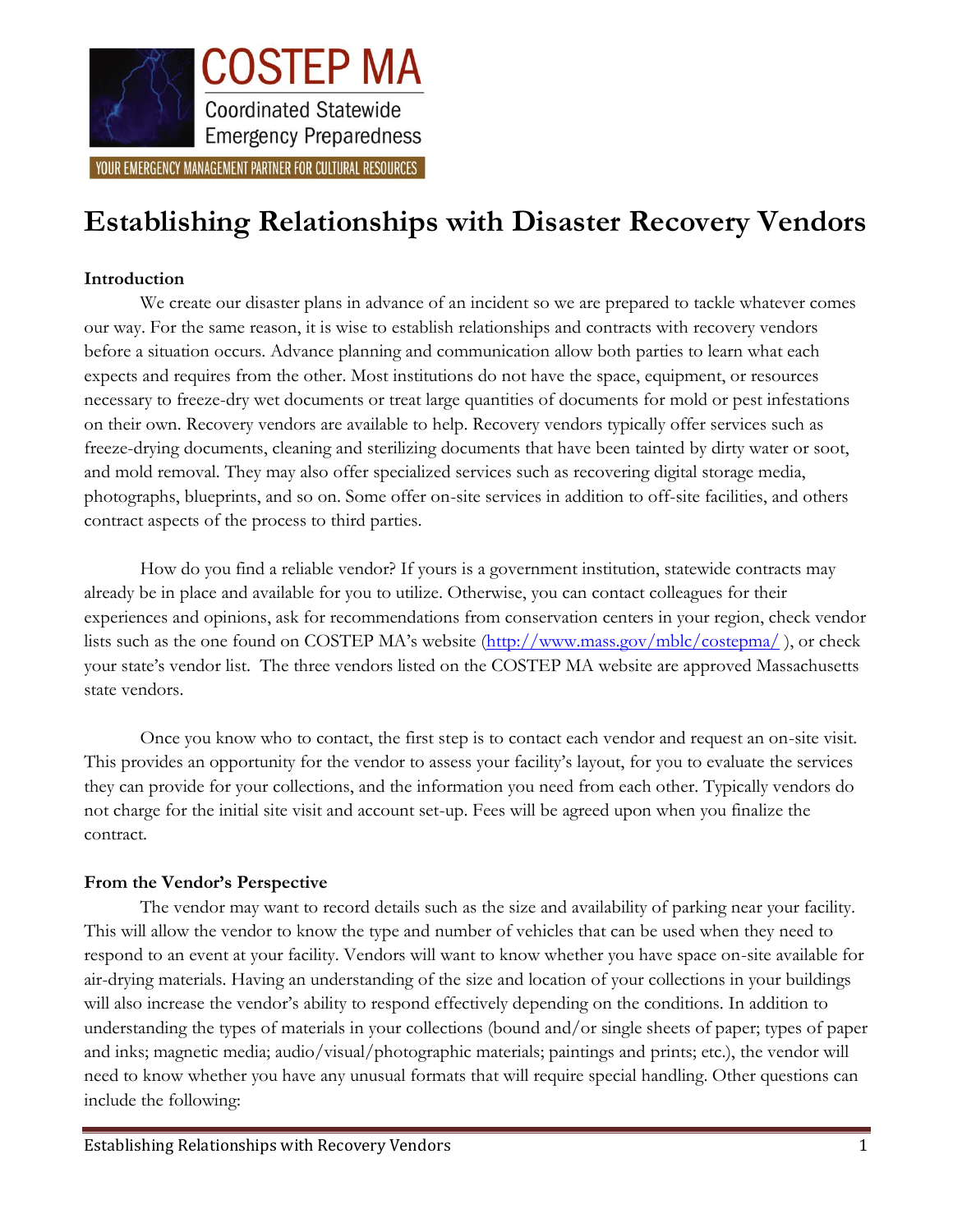

- Do you have original irreplaceable records or published materials?
- Do you have concerns regarding electronic records?
- Do your collections contain material with sensitive information or material that will require special security?
- Do you have a prioritized list of collections for recovery purposes?
	- If not, take advantage of this opportunity to create one. Don't forget to consider what must be saved for legal and continuity-of-business purposes and what can be replaced.
- Do you have staff trained in document recovery techniques?
- Do you have disaster recovery supplies already on hand? If so, where are they stored?

Vendors may require access to floor plans that detail vault or storage space locations and other information normally restricted to internal personnel. In addition, they'll need to know additional details about your facility:

- How old is your building?
- How many floors are your collections stored on? What is the total square footage of the building? Of storage spaces?
- Where are the vaults located? What type of storage do you use (e.g., cabinets, boxes, open shelving)?
- Where are the exits and entrances?
- Is there a loading dock? Would it be available for the vendor's use?
- What type of HVAC system do you have?
- Where are your circuit breakers located? Do you have a generator for back-up power?
- Do you have elevators? Do you have a service elevator? Where are the elevators located in relation to your collections?

Vendors will also be interested in your insurance policies:

- Are you insured through an insurance company, or are you self-insured?
- If you do carry insurance for your facility and collections, what company do you use? Does the vendor have a working relationship with your insurance company?
- Do you have insurance that will cover your collections while they are being transported/are off-site?
- If you do not have insurance, do you have funding on hand to pay for recovery services?

What is your understanding of what the vendor will do for you and your collections? Does that differ from what they are able to provide? Be sure to voice your expectations of each other. It is vital that the vendor understand what your expectations are and that you understand what they expect of your institution.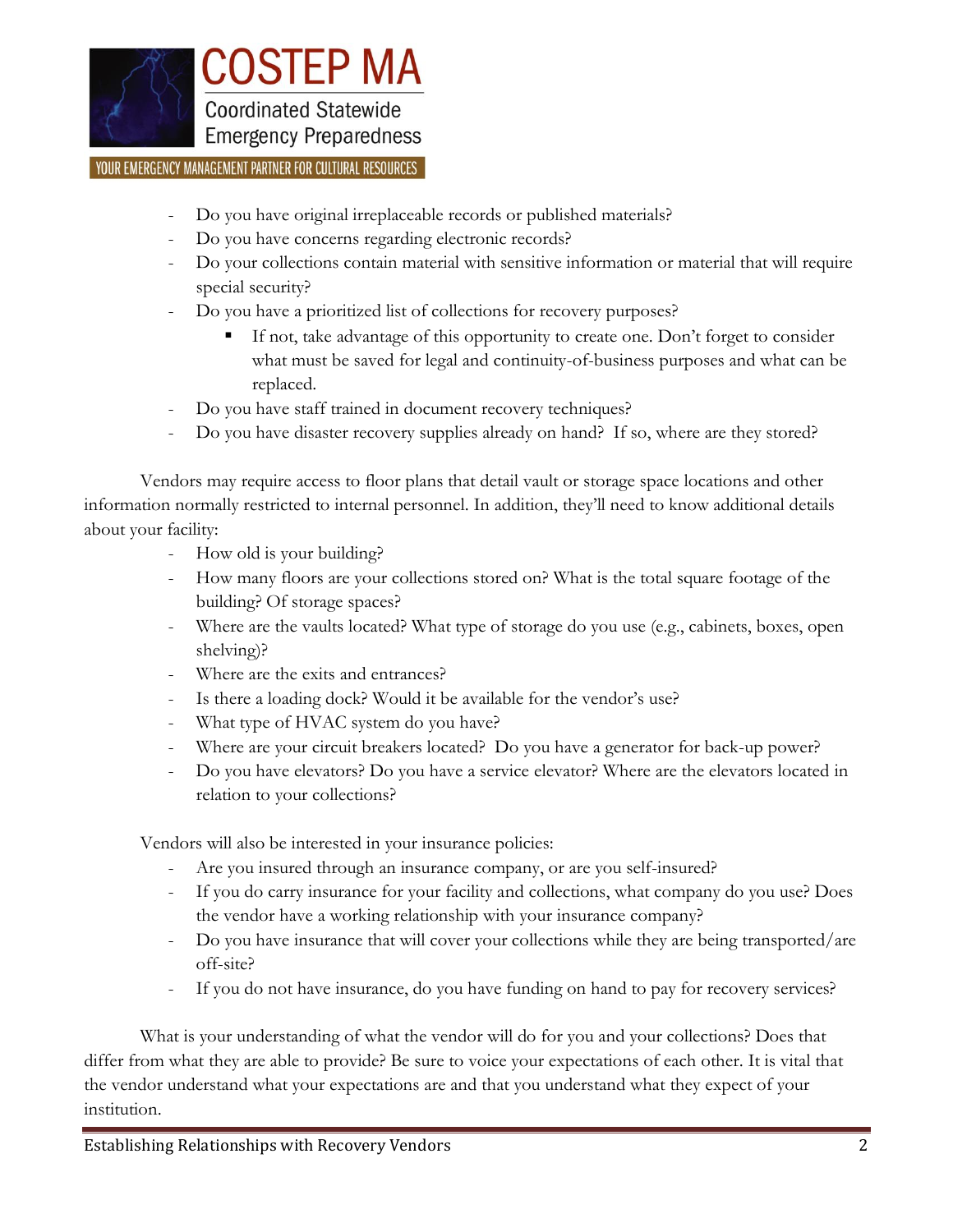

# **From the Institution's Perspective**

In setting up meetings with prospective vendors, visit their facilities to see how and where they do their work. Ask questions such as:

- Does the vendor have equipment that can be brought to your facility, or will everything need to be transferred? Do they own or lease the equipment?
- What drying technologies can they offer?
- How does the vendor track your collections while they're in the vendor's possession? In addition to your own lists and procedures, you will want to understand how the vendor tracks your collections on their end.
- Do they specialize in treatment of fire-damaged documents?
- Are they capable of treating mold/bacteria?
- Can the vendor offer training for your staff and help with preparedness/mitigation planning?
	- If so, are there additional costs associated with this training?
- Can the vendor be put on stand-by in the early stages of an imminent event?

Understanding where and to whom your collections will be shipped for treatment and storage is important because some vendors may send portions of the recovery work to third parties. Third-party involvement may complicate matters and increase costs. If this is the case, find out how you can contact the third-party company to evaluate their facilities and services. Ascertain the vendor's resources and capabilities, their strengths and weaknesses, and what services they can and cannot provide directly at this preliminary stage. Take this opportunity to speak with their staff, in particular, any trained laboratory staff with document recovery experience. Don't forget to check references from colleagues and those you obtain from the vendor.

When you do agree to a contract, make sure you read it over and have your counsel or a lawyer review it before you sign. Given that different vendors may provide different services and that in the event of a wide-spread disaster all vendors will be taxed responding to institutions in the area, it is recommended that you have multiple vendors on contract.

Be sure to set up an account or profile for your organization with each vendor. In concert with their site visit, this provides necessary information for the vendor in advance, including contact information, a sense of your collections and concerns, and an awareness of your facility, its layout, and access issues. Having the information on file means their initial response will be more tailored to your needs and that you will have access to assistance sooner than if you had to establish contacts following the disaster.

Once you have vendors on contract and have set up your accounts with them, there's still one more important step. Make sure your disaster plan has been completed and updated. Include the names and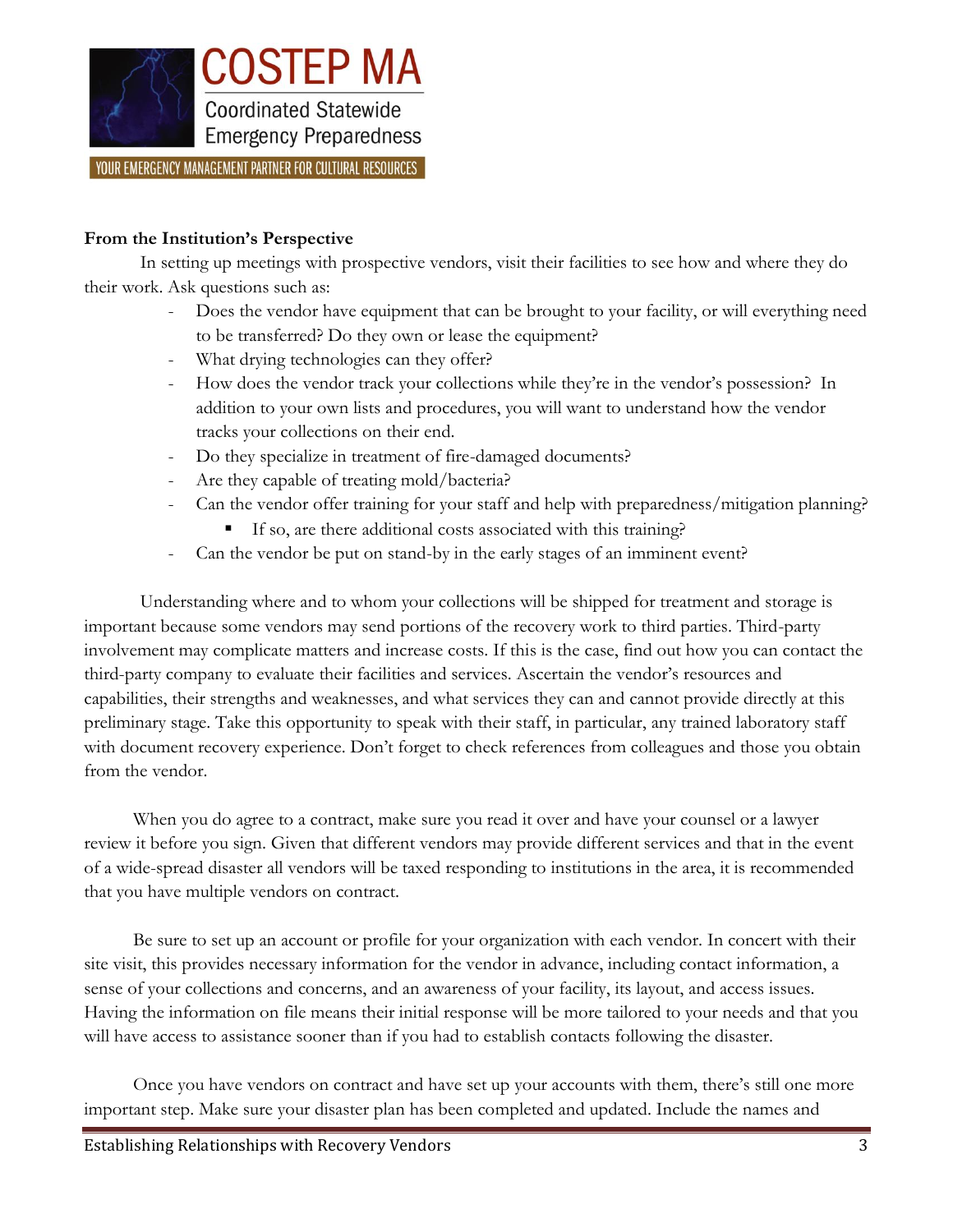

contact information for all of the vendors you have on contract, including after-hours contact information. Consider adding a list of basic information that the vendor will need to know when you call for assistance, such as: the primary contact at your organization; the type and extent of damage; the type of materials that have been affected; and if any safety concerns exist (e.g., contamination, hazardous collection materials, structural issues, and so on).

Always ask for a written estimate for cost and time and a scope of work or project plan. Institutions should request a detailed scope of work that avoids the use of vague phrases such as "dry documents," "sterilize documents," and "clean documents." The scope needs to go into detail about how the treatment will be handled, temperature ranges, humidity levels, methods, and locations.

Bear in mind that the stabilization process includes a number of different costs such as labor, packing materials, possibly shipping fees, and a monthly cold-storage fee. While the costs may seem daunting, it is better to undertake the necessary care and treatment during the recovery process. Not acting immediately can incur additional costs caused by subsequent damage – such as mold – that can occur in the days following the event. Certain services may be offered by the vendor that you should be prepared to pay for, such as:

- removal or "pack-out" of the materials, which will include reboxing fees
- transportation of the materials to and from your facility
- freezing/vacuum freeze-drying, or low-pressure desiccant drying
- surface cleaning or sterilization of materials
- inventorying the materials
- storage
- imaging of documents
- recovery of non-standard formats or electronic records
- odor removal
- destruction of records, which necessitates a certificate of destruction
- labor and equipment charges

Once the emergency call has been made and the response is underway, you should ask what sort of access you will have to your collections. For instance, documents that undergo the freeze-drying process will be unavailable for at least 10–14 days. When low-pressure vapor desiccants are used, you may have access within 24 hours. An additional concern will be the type of security that will be in place during the treatment process.

You should feel comfortable asking your vendors where you are in the response queue. As mentioned earlier, having an account in advance will help speed the response to your institution, but in a widespread disaster, vendor resources will be stretched thin, which is another reason to have contracts with